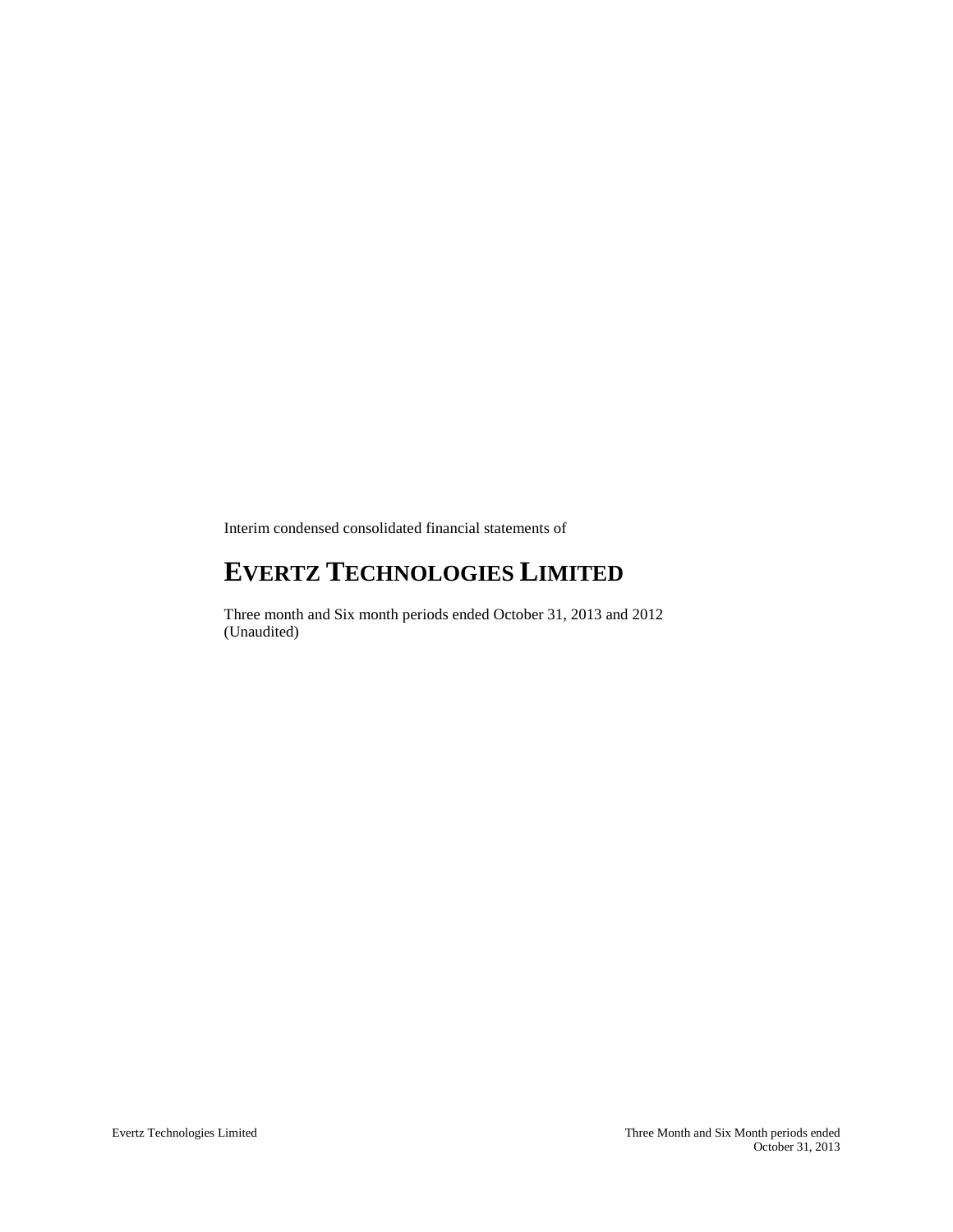# **MANAGEMENT REPORT**

The management of Evertz Technologies Limited (the "Company") is responsible for the preparation of the accompanying interim condensed consolidated financial statements. The interim condensed consolidated financial statements have been prepared in accordance with International Financial Reporting Standards and are considered by management to present fairly the consolidated financial position, operating results and cash flows of the Company.

These interim condensed consolidated financial statements have not been reviewed by the auditor. These interim condensed consolidated financial statements are unaudited and include all adjustments, consisting of normal and recurring items, that management considers necessary for the fair presentation of the consolidated financial position, results of operations and cash flows.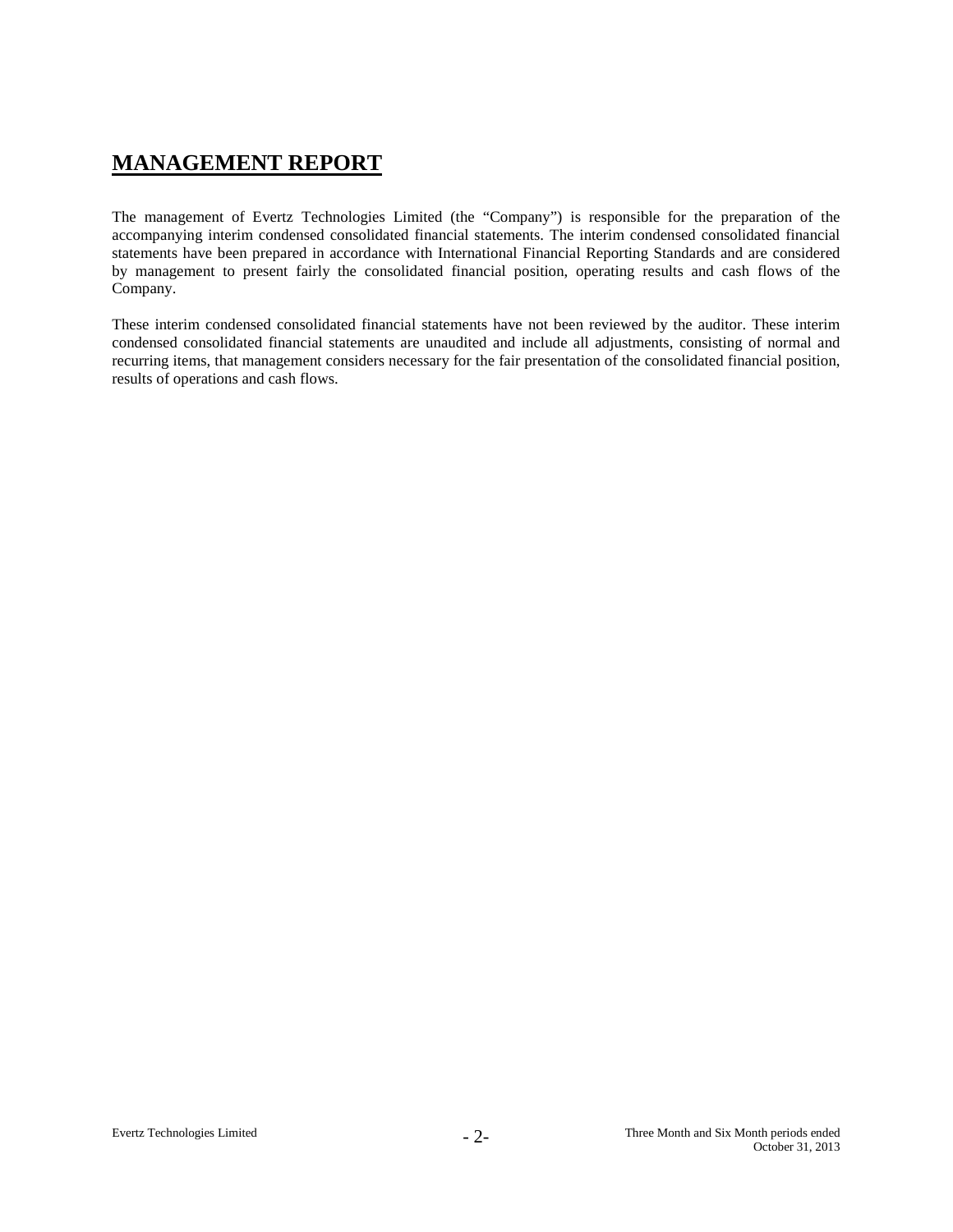Index to Financial Statements (Unaudited)

Interim condensed consolidated financial statements Three month and Six month periods ended October 31, 2013 and 2012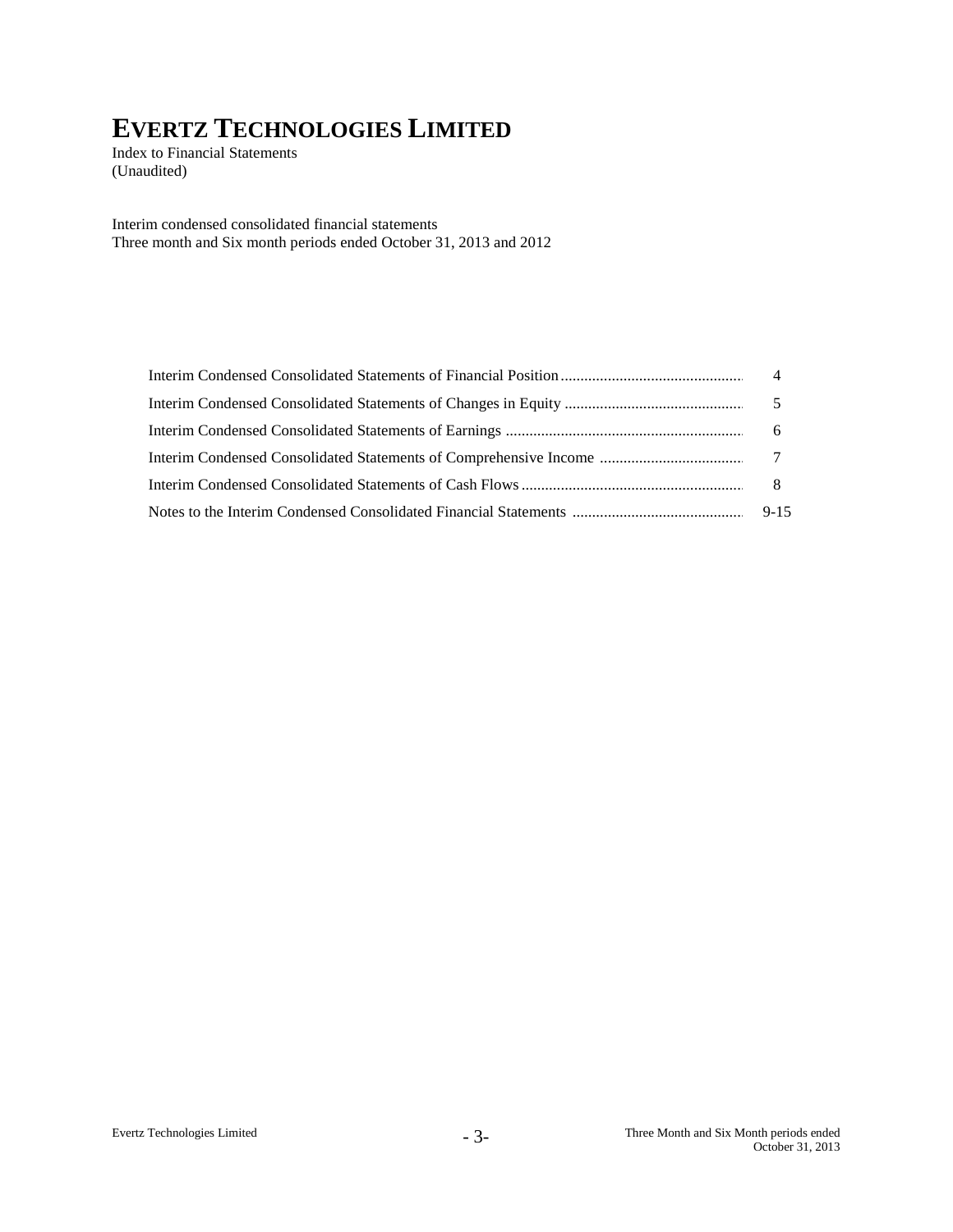Interim Condensed Consolidated Statements of Financial Position (Unaudited)

As at October 31, 2013 and April 30, 2013 (In thousands of Canadian dollars)

|                                               | October 31,<br>2013 |      | April 30,<br>2013 |
|-----------------------------------------------|---------------------|------|-------------------|
| <b>Assets</b>                                 |                     |      |                   |
| Current assets                                |                     |      |                   |
| Cash and cash equivalents                     | \$<br>196,099       | \$   | 208,658           |
| Instruments held for trading                  | 12,091              |      | 12,010            |
| Trade and other receivables                   | 63,258              |      | 53,813            |
| Prepaid expenses                              | 2,491               |      | 3,274             |
| Inventories                                   | 119,312             |      | 111,619           |
| Income tax receivable                         | 2,699               |      | 7,233             |
|                                               | \$<br>395,950       | \$   | 396,607           |
| Assets held for sale (note 13)                | \$<br>3,266         | \$   | 3,781             |
| Property, plant and equipment (note 4)        | \$<br>47,829        | $\$$ | 46,637            |
| Goodwill                                      | 17,935              |      | 17,724            |
| Intangible assets                             | 408                 |      | 558               |
|                                               | \$<br>465,388       | \$   | 465,307           |
| <b>Liabilities</b>                            |                     |      |                   |
| Current liabilities                           |                     |      |                   |
| Trade and other payables                      | \$<br>24,674        | \$   | 36,237            |
| Provisions (note 5)                           | 1,654               |      | 1,104             |
| Deferred revenue                              | 8,912               |      | 6,712             |
| Current portion of long term debt             | 388                 |      | 390               |
|                                               | \$<br>35,628        | \$   | 44,443            |
| Long term debt                                | \$<br>1,455         | \$   | 1,539             |
| Deferred taxes                                | 7,873               |      | 9,590             |
|                                               | \$<br>44,956        | \$   | 55,572            |
| <b>Equity</b>                                 |                     |      |                   |
| Capital stock (note 6)                        | \$<br>88,005        | \$   | 81,453            |
| Share based payment reserve                   | 9,914               |      | 10,727            |
| Accumulated other comprehensive income (loss) | 685                 |      | (1,063)           |
| Retained earnings                             | 319,125             |      | 315,680           |
|                                               | \$<br>319,810       | \$   | 314,617           |
| Total equity attributable to shareholders     | 417,729             |      | 406,797           |
| Non-controlling interest                      | 2,703               |      | 2,938             |
|                                               | 420,432             |      | 409,735           |
|                                               | \$<br>465,388       | \$   | 465,307           |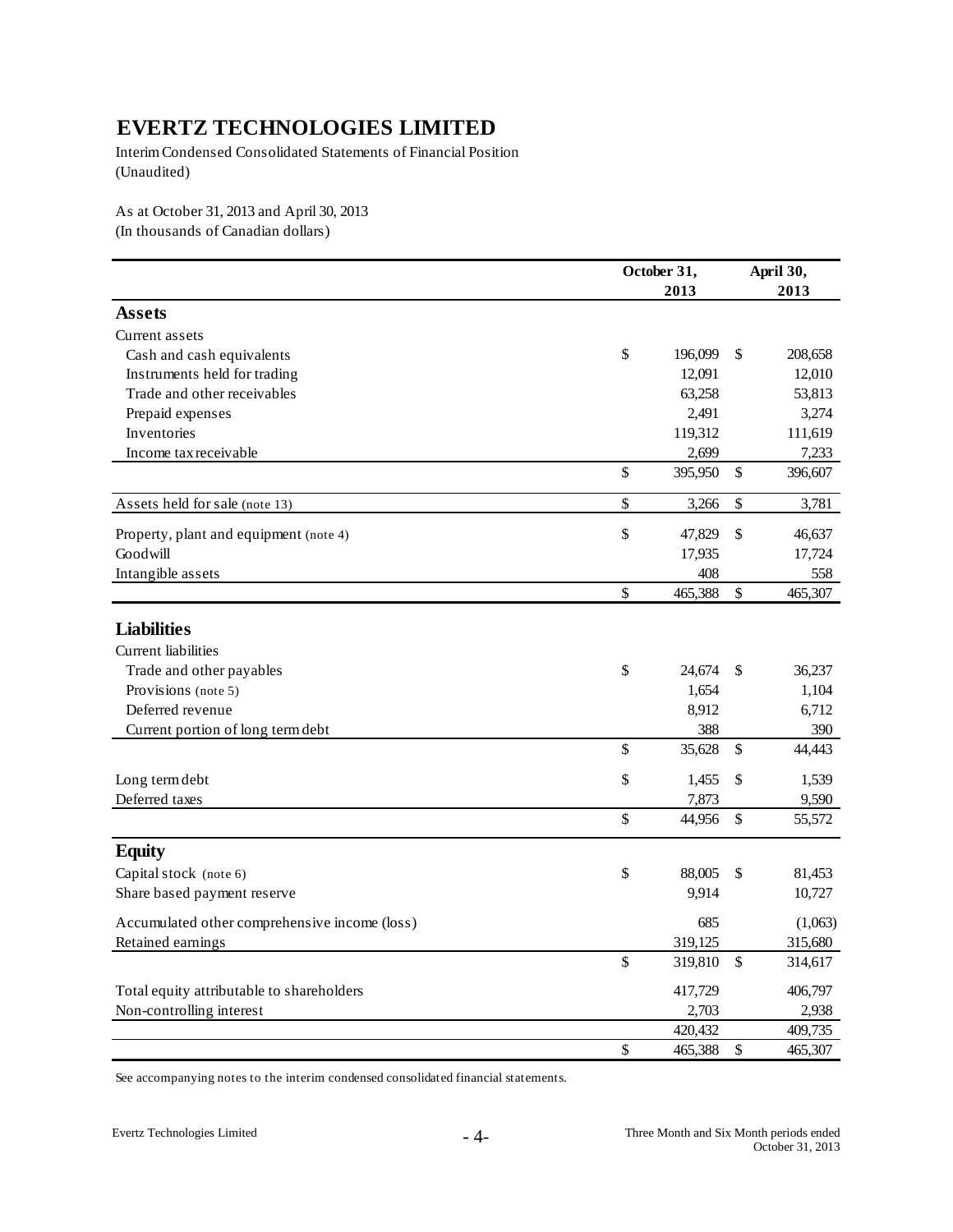Interim Condensed Consolidated Statements of Changes in Equity (Unaudited)

Six month periods ended October 31, 2013 and 2012 (In thousands of Canadian dollars)

|                                           |                      |              |                          | Accumulated   |               |                      | Total           |               |             |              |           |
|-------------------------------------------|----------------------|--------------|--------------------------|---------------|---------------|----------------------|-----------------|---------------|-------------|--------------|-----------|
|                                           |                      |              | Share-based              | other         |               |                      | equity          |               | Non-        |              |           |
|                                           | Capital              |              | payment                  | comprehensive |               | Retained             | attributable to |               | controlling |              | Total     |
|                                           | stock                |              | reserve                  | income (loss) |               | earnings             | shareholders    |               | interest    |              | equity    |
| Balance at April 30, 2012                 | \$67,458             | \$           | 14,320                   | \$<br>(906)   | \$            | 297,545              | \$<br>378,417   | \$            | 1,537       |              | \$379,954 |
|                                           |                      |              |                          |               |               |                      |                 |               |             |              |           |
| Net earnings for the period               |                      |              |                          |               |               | 43,496               | 43,496          |               | 355         |              | 43,851    |
| Foreign currency translation              |                      |              |                          |               |               |                      |                 |               |             |              |           |
| adjustment                                |                      |              |                          | 500           |               |                      | 500             |               |             |              | 500       |
| Total comprehensive income for the period | \$.<br>$\sim$        | $\mathbb{S}$ | $\overline{\phantom{a}}$ | \$<br>500     | $\mathcal{S}$ | 43,496               | \$<br>43.996    | $\mathcal{S}$ | 355         | $\mathbb{S}$ | 44,351    |
| Dividends declared                        |                      |              |                          |               |               | (20, 485)            | (20, 485)       |               | (400)       |              | (20, 885) |
| Share based compensation expense          |                      |              | 1,470                    |               |               |                      | 1,470           |               |             |              | 1,470     |
| Exercise of employee stock options        | 2,877                |              |                          |               |               |                      | 2,877           |               |             |              | 2,877     |
| Transfer on stock option exercise         | 2,134                |              | (2,134)                  |               |               |                      |                 |               |             |              |           |
| Repurchase of common shares               | (290)                |              |                          |               |               | (3,910)              | (4,200)         |               |             |              | (4,200)   |
| <b>Balance at October 31, 2012</b>        | \$72,179             | \$           | 13.656                   | \$<br>(406)   |               | \$ 316,646           | \$<br>402.075   | \$            | 1.492       |              | \$403,567 |
|                                           |                      |              |                          |               |               |                      |                 |               |             |              |           |
| Balance at April 30, 2013                 | \$81,453             | \$           | 10,727                   | \$            |               | $(1,063)$ \$ 315,680 | \$<br>406,797   | \$            | 2,938       |              | \$409,735 |
|                                           |                      |              |                          |               |               |                      |                 |               |             |              |           |
| Net earnings for the period               |                      |              |                          |               |               | 27,155               | 27,155          |               | 281         |              | 27,436    |
| Foreign currency translation              |                      |              |                          |               |               |                      |                 |               |             |              |           |
| adjustment                                |                      |              |                          | 1,748         |               |                      | 1,748           |               | 84          |              | 1,832     |
| Total comprehensive income for the period | \$<br>$\blacksquare$ | $\mathbb{S}$ | $\overline{\phantom{a}}$ | \$<br>1,748   | <sup>\$</sup> | 27.155               | \$<br>28,903    | \$            | 365         | \$           | 29,268    |
| Dividends declared                        |                      |              | $\overline{a}$           |               |               | (23, 670)            | (23,670)        |               | (600)       |              | (24,270)  |
| Share based compensation expense          |                      |              | 1,385                    |               |               |                      | 1,385           |               |             |              | 1,385     |
| Exercise of employee stock options        | 4,358                |              |                          |               |               |                      | 4,358           |               |             |              | 4,358     |
| Transfer on stock option exercise         | 2,198                |              | (2,198)                  |               |               |                      |                 |               |             |              |           |
| Repurchase of common shares               | (4)                  |              |                          |               |               | (40)                 | (44)            |               |             |              | (44)      |
| Balance at October 31, 2013               | \$88,005             | \$           | 9,914                    | \$<br>685     |               | \$ 319,125           | \$<br>417,729   | \$            | 2,703       |              | \$420,432 |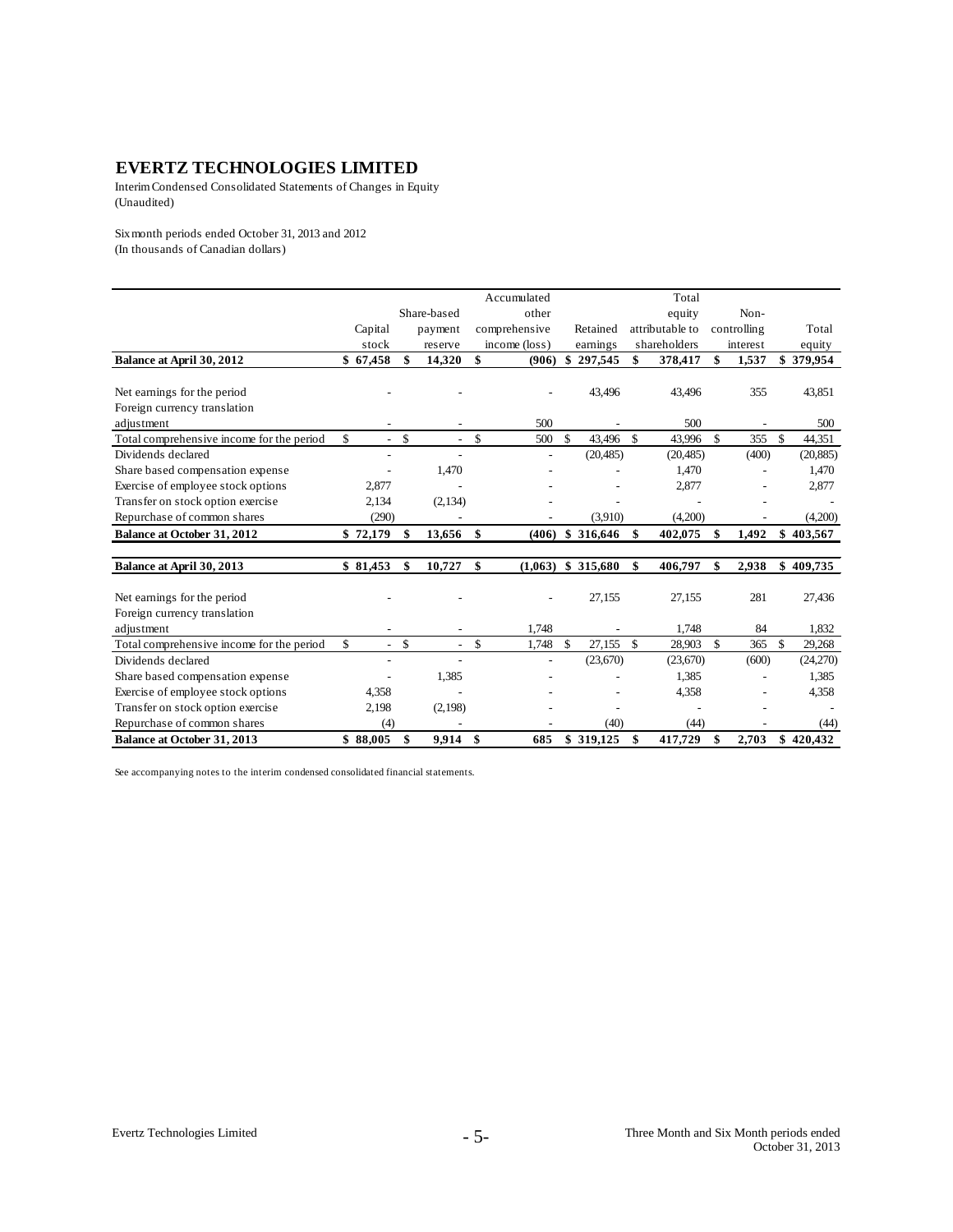Interim Condensed Consolidated Statements of Earnings (Unaudited)

Three month and six month periods ended October 31, 2013 and 2012 (In thousands of Canadian dollars, except per share amounts)

|                                                       | Three month period ended |    |         | Six month period ended |                                     |         |  |
|-------------------------------------------------------|--------------------------|----|---------|------------------------|-------------------------------------|---------|--|
|                                                       | October 31,              |    |         |                        | October 31,                         |         |  |
|                                                       | 2013                     |    | 2012    |                        | 2013                                | 2012    |  |
|                                                       |                          |    |         |                        |                                     |         |  |
| Revenue                                               | \$<br>81,244             | \$ | 83,158  | \$                     | 145,102<br>$\mathbb{S}$             | 179,119 |  |
| Cost of goods sold                                    | 34,592                   |    | 34,298  |                        | 61,736                              | 74,604  |  |
| Gross margin                                          | 46,652                   |    | 48,860  |                        | 83,366                              | 104,515 |  |
| Expenses                                              |                          |    |         |                        |                                     |         |  |
| Selling, administrative and general (note 7)          | 15,136                   |    | 14,539  |                        | 28,210                              | 28,356  |  |
| Research and development                              | 14,625                   |    | 12,612  |                        | 28,084                              | 24,404  |  |
| Investment tax credits                                | (3,008)                  |    | (2,864) |                        | (5,865)                             | (6,050) |  |
| Foreign exchange gain                                 | (956)                    |    | (1,321) |                        | (3,465)                             | (1,323) |  |
|                                                       | 25,797                   |    | 22,966  |                        | 46,964                              | 45,387  |  |
|                                                       | 20,855                   |    | 25,894  |                        | 36,402                              | 59,128  |  |
| Finance income                                        | 603                      |    | 428     |                        | 1,224                               | 877     |  |
| Finance costs                                         | (112)                    |    | (78)    |                        | (214)                               | (166)   |  |
| Other income and expenses                             | (92)                     |    | (119)   |                        | (85)                                | (4)     |  |
| Earnings before income taxes                          | 21,254                   |    | 26,125  |                        | 37,327                              | 59,835  |  |
| Provision for (recovery of) income taxes              |                          |    |         |                        |                                     |         |  |
| Current                                               | 5,345                    |    | 6,324   |                        | 11,715                              | 15,312  |  |
| Deferred                                              | 289                      |    | 709     |                        | (1,824)                             | 672     |  |
|                                                       | 5,634                    |    | 7,033   |                        | 9,891                               | 15,984  |  |
| Net earnings for the period                           | \$<br>15,620             | \$ | 19,092  | \$                     | 27,436<br>\$                        | 43,851  |  |
| Net earnings attributable to non-controlling interest | 198                      |    | 185     |                        | 281                                 | 355     |  |
| Net earnings attributable to shareholders             | 15,422                   |    | 18,907  |                        | 27,155                              | 43,496  |  |
| Net earnings for the period                           | \$<br>15,620             | \$ | 19,092  | \$                     | $\boldsymbol{\mathsf{S}}$<br>27,436 | 43,851  |  |
| Earnings per share (note 12)                          |                          |    |         |                        |                                     |         |  |
| Basic                                                 | \$<br>0.21               | \$ | 0.26    | \$                     | 0.37<br>\$                          | 0.59    |  |
| Diluted                                               | \$<br>0.21               | \$ | 0.26    | \$                     | 0.37<br>\$                          | 0.59    |  |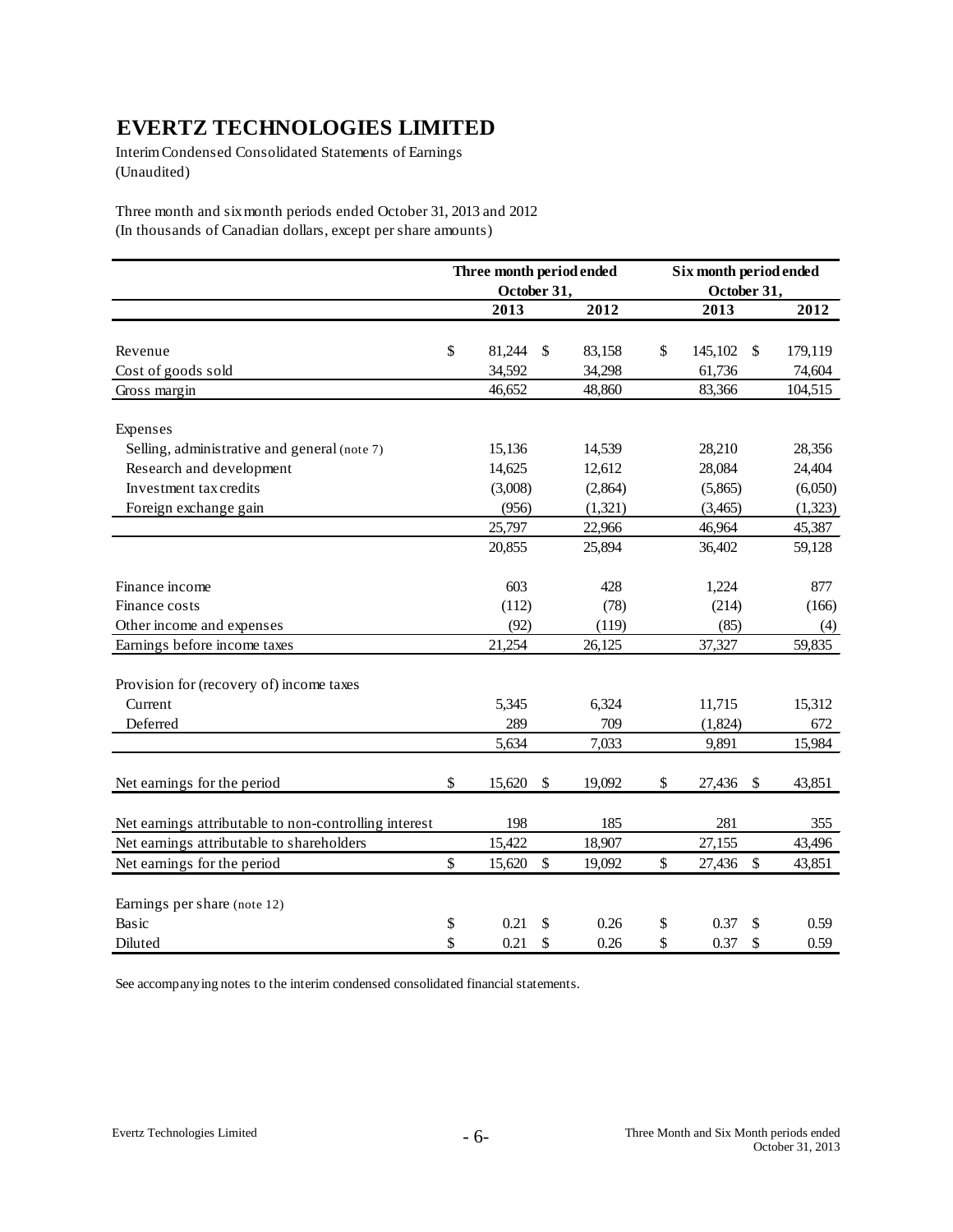Interim Condensed Consolidated Statements of Comprehensive Income (Unaudited)

Three month and six month periods ended October 31, 2013 and 2012 (In thousands of Canadian dollars)

|                                                               | Three month period ended |             |    |        |    | Six month period ended |   |        |
|---------------------------------------------------------------|--------------------------|-------------|----|--------|----|------------------------|---|--------|
|                                                               |                          | October 31. |    |        |    | October 31.            |   |        |
|                                                               |                          | 2013        |    | 2012   |    | 2013                   |   | 2012   |
| Net earnings for the period                                   | \$                       | 15,620      | S  | 19,092 | \$ | 27,436                 | S | 43,851 |
| Items that may be classified as net earnings:                 |                          |             |    |        |    |                        |   |        |
| Foreign currency translation adjustment                       |                          | 1.894       |    | 879    |    | 1,832                  |   | 500    |
|                                                               |                          |             |    |        |    |                        |   |        |
| Comprehensive income                                          | \$                       | 17.514      |    | 19.971 | \$ | 29,268                 |   | 44,351 |
|                                                               |                          |             |    |        |    |                        |   |        |
| Comprehensive income attributable to non-controlling interest | -S                       | 233         | -S | 205    | \$ | 365                    |   | 355    |
| Comprehensive income attributable to shareholders             | \$                       | 17.281      |    | 19.766 | \$ | 28.903                 |   | 43,996 |
| Comprehensive income                                          | \$                       | 17,514      |    | 19.971 | S  | 29,268                 |   | 44,351 |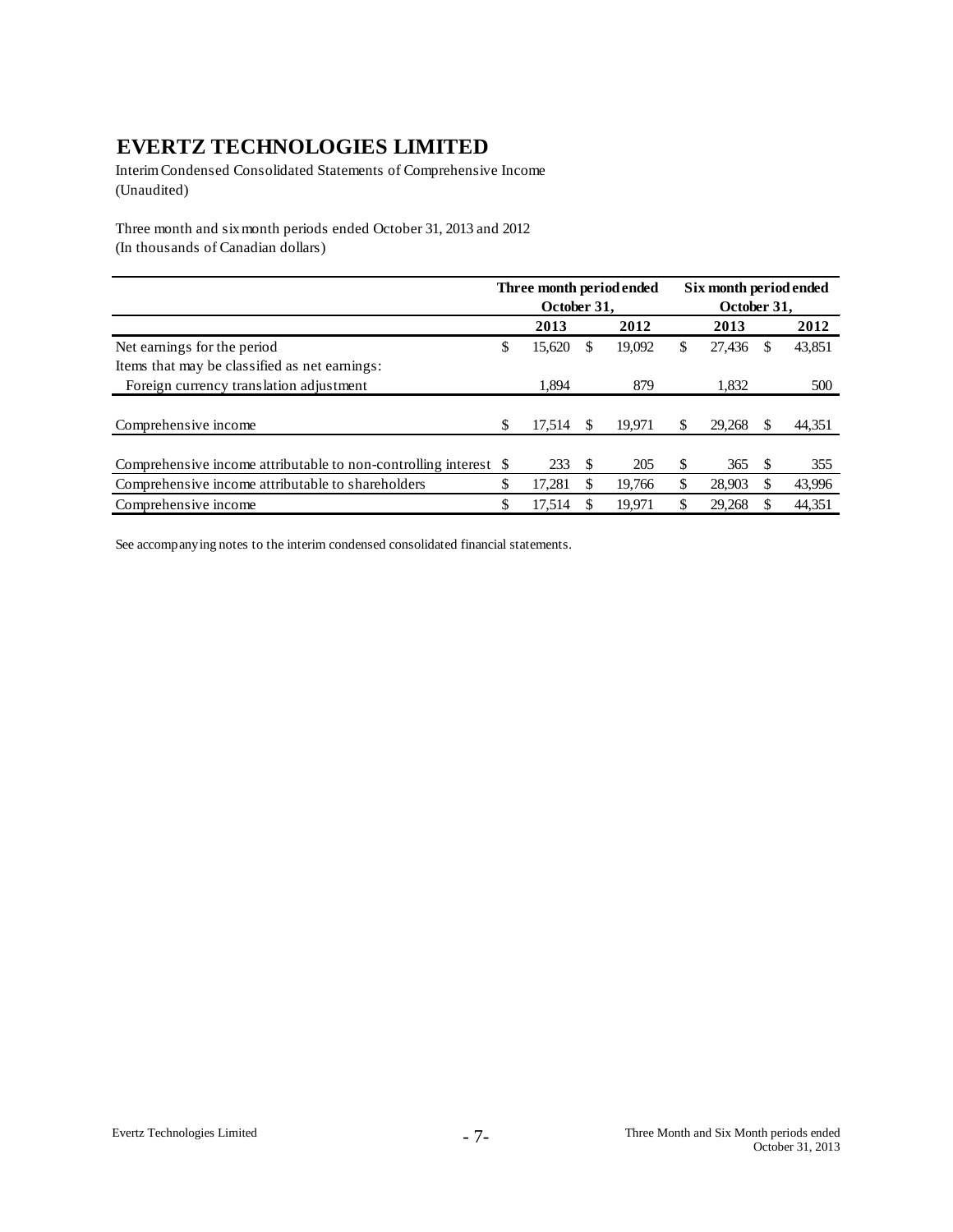Interim Condensed Consolidated Statements of Cash Flows (Unaudited)

Three month and six month periods ended October 31, 2013 and 2012 (In thousands of Canadian dollars)

|                                                             | Three month period ended<br>October 31, |               | Six month period ended<br>October 31, |              |           |  |  |
|-------------------------------------------------------------|-----------------------------------------|---------------|---------------------------------------|--------------|-----------|--|--|
|                                                             | 2013                                    | 2012          | 2013                                  |              | 2012      |  |  |
| Operating activities                                        |                                         |               |                                       |              |           |  |  |
| Net earnings for the period                                 | \$<br>15,620                            | \$<br>19,092  | \$<br>27,436                          | \$           | 43,851    |  |  |
| Add: Items not involving cash                               |                                         |               |                                       |              |           |  |  |
| Depreciation of property, plant and equipment               | 2,465                                   | 1,927         | 4,795                                 |              | 3,721     |  |  |
| Amortization of intangible assets                           | 92                                      | 89            | 181                                   |              | 251       |  |  |
| Gain on instruments held for trading                        | (41)                                    | (37)          | (81)                                  |              | (73)      |  |  |
| Loss (gain) on disposal of property, plant and equipment    | 298                                     | (12)          | 298                                   |              | (19)      |  |  |
| Share-based compensation                                    | 669                                     | 729           | 1,385                                 |              | 1,470     |  |  |
| Interest expense                                            | 48                                      | 53            | 93                                    |              | 108       |  |  |
| Deferred income tax expense (recovery)                      | 289                                     | 726           | (1,824)                               |              | 689       |  |  |
|                                                             | 19,440                                  | 22,567        | 32,283                                |              | 49,998    |  |  |
| Current tax expenses, net of investment tax credits         | 2,337                                   | 3,460         | 5,850                                 |              | 9,262     |  |  |
| Income taxes paid                                           | (581)                                   | (162)         | (1,016)                               |              | (404)     |  |  |
| Changes in non-cash working capital items (note 8)          | (11,506)                                | 20,620        | (24, 722)                             |              | (2,786)   |  |  |
| Cash provided by operating activities                       | 9,690                                   | 46,485        | 12,395                                |              | 56,070    |  |  |
|                                                             |                                         |               |                                       |              |           |  |  |
| Investing activities                                        |                                         |               |                                       |              |           |  |  |
| Acquisition of property, plant and equipment                | (1,636)                                 | (1,369)       | (5,155)                               |              | (4,490)   |  |  |
| Proceeds from disposal of property, plant and equipment     | 187                                     | 24            | 187                                   |              | 54        |  |  |
| Cash used in investing activities                           | (1,449)                                 | (1,345)       | (4,968)                               |              | (4, 436)  |  |  |
| Financing activities                                        |                                         |               |                                       |              |           |  |  |
| Repayment of long term debt                                 | (97)                                    | (96)          | (212)                                 |              | (186)     |  |  |
| Interest paid                                               | (48)                                    | (53)          | (93)                                  |              | (108)     |  |  |
| Dividends paid                                              | (11, 844)                               | (10,243)      | (23, 670)                             |              | (20, 485) |  |  |
| Dividends paid by subsidiaries to non-controlling interests |                                         | (400)         | (600)                                 |              | (400)     |  |  |
| Capital stock repurchased                                   |                                         | (1,082)       | (44)                                  |              | (4,200)   |  |  |
| Capital stock issued                                        | 194                                     | 829           | 4,358                                 |              | 2,877     |  |  |
| Cash used in financing activities                           | (11,795)                                | (11,045)      | (20, 261)                             |              | (22,502)  |  |  |
| Effect of exchange rates on cash and cash equivalents       | 707                                     | (147)         | 275                                   |              | 468       |  |  |
| (Decrease) increase in cash and cash equivalents            | (2, 847)                                | 33,948        | (12, 559)                             |              | 29,600    |  |  |
| Cash and cash equivalents beginning of period               | 198,946                                 | 169,317       | 208,658                               |              | 173,665   |  |  |
| Cash and cash equivalents end of period                     | \$<br>196,099                           | \$<br>203,265 | \$<br>196,099                         | $\mathbb{S}$ | 203,265   |  |  |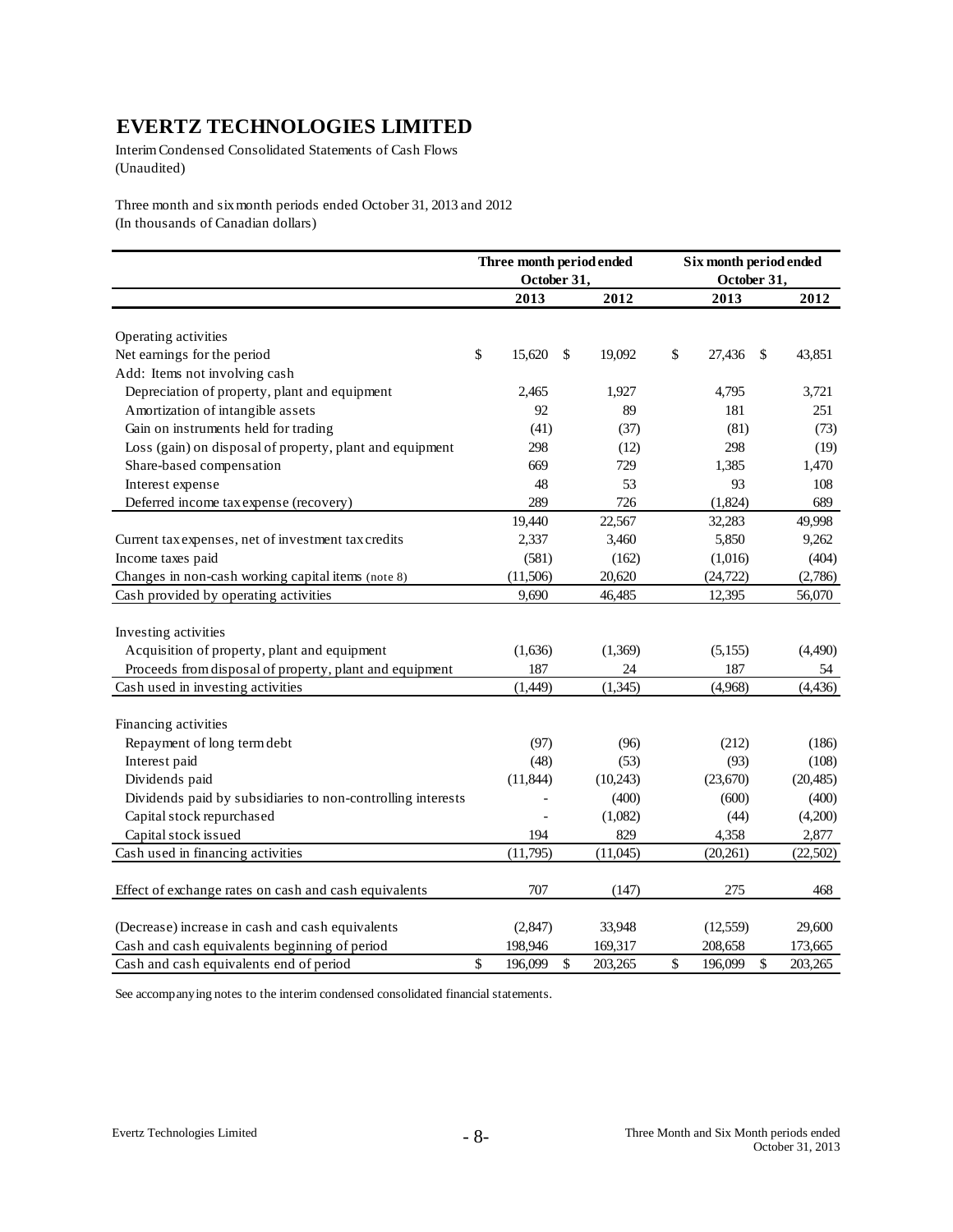# **NOTES TO THE INTERIM CONDENSED CONSOLIDATED FINANCIAL STATEMENTS** (Unaudited)

#### Three month and Six month periods ended October 31, 2013 and 2012 (in thousands of Canadian dollars, except for "number of common shares" and "number of options")

Evertz Technologies Limited ("Evertz" or the "Company") is incorporated under the *Canada Business Corporations Act*. The Company is incorporated and domiciled in Canada and the registered head office is located at 5292 John Lucas Drive, Burlington, Ontario, Canada. The Company is a leading equipment provider to the television broadcast industry. The Company designs, manufactures and distributes video and audio infrastructure equipment for the production, post–production, broadcast and telecommunications markets.

#### **1. STATEMENT OF COMPLIANCE**

These interim condensed consolidated financial statements have been prepared in accordance with International Financial Reporting Standards ("IFRS") as issued by the International Accounting Standards Board ("IASB") and under IAS 34 "Interim Financial Reporting" using the same accounting policies as described in the Company's consolidated financial statements for the year ended April 30, 2013, except as disclosed in Note 2.

These interim condensed consolidated financial statements do not include all information and note disclosures required by IFRS for annual financial statements, and therefore; should be read in conjunction with the April 30, 2013 annual consolidated financial statements.

These interim condensed consolidated financial statements were authorized for issue by the Board of Directors on December 3, 2013.

## **2. SIGNIFICANT ACCOUNTING POLICIES**

#### **Changes in Accounting Policies**

#### *Consolidated Financial Statements*

Effective May 1, 2013, the Company adopted IFRS 10, *Consolidated Financial Statements* ("IFRS 10"). IFRS 10 establishes principles for the presentation and preparation of consolidated financial statements when an entity controls one or more other entities. IFRS 10 replaced the consolidation requirements in SIC-12, *Consolidation – Special Purpose Entities* and IAS 27, *Consolidated and Separate Financial Statements.* The adoption of IFRS 10 did not have any impact on the Interim Condensed Consolidated Financial Statements.

#### *Disclosure of Interests in Other Entities*

Effective May 1, 2013, the Company adopted IFRS 12, *Disclosure of Interests in Other Entities* ("IFRS 12"). IFRS 12 is a new and comprehensive standard on disclosure requirements for all forms of interests in other entities, including subsidiaries, joint arrangements, associates and unconsolidated structured entities. The adoption of IFRS 12 did not have any impact on the Interim Condensed Consolidated Financial Statements and we are currently evaluating the impact on the annual consolidated financial statements.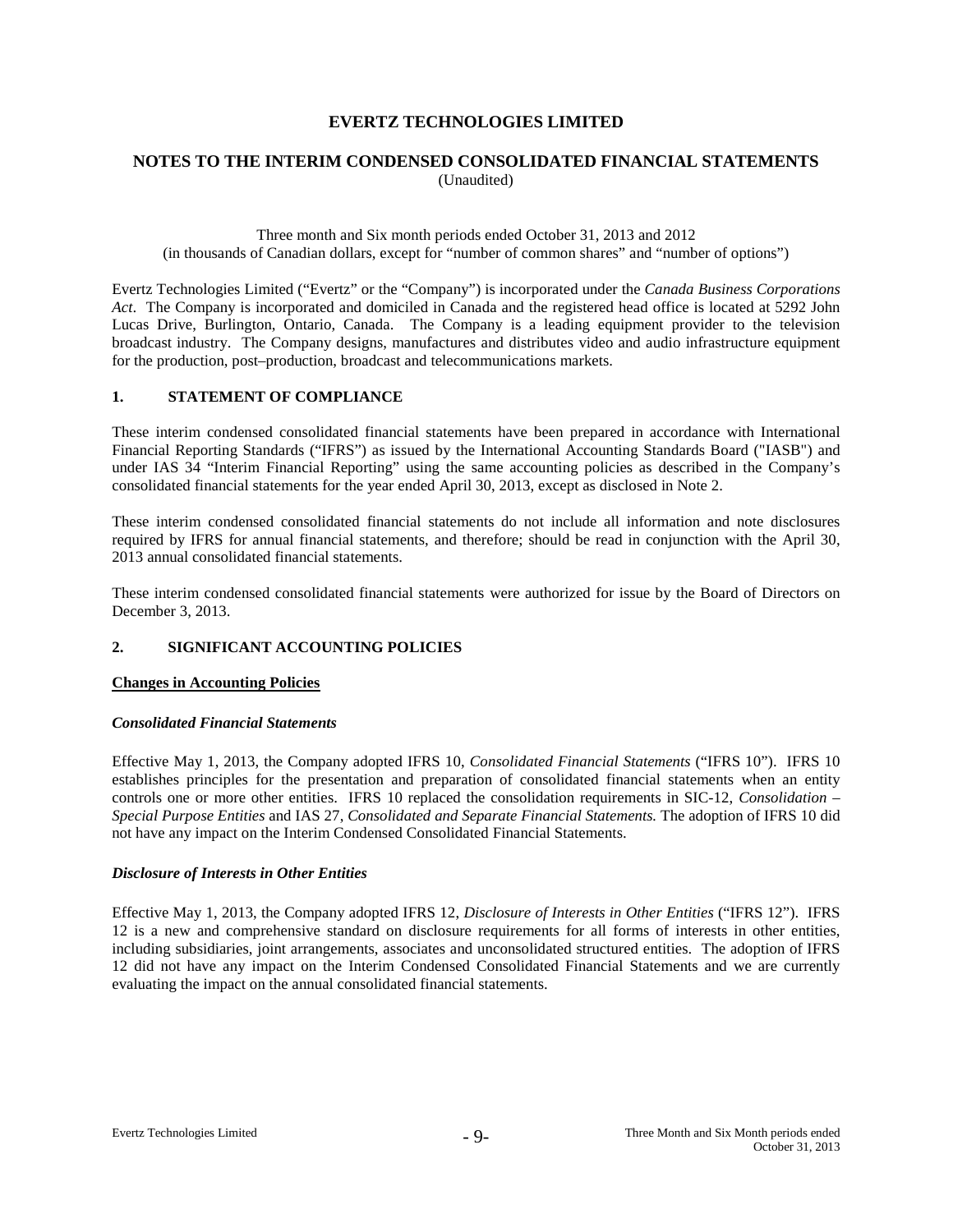#### *Note #2 continued …*

#### *Fair Value Measurements*

Effective May 1, 2013, the Company adopted IFRS 13, *Fair Value Measurements* ("IFRS 13"). IFRS 13 provides new guidance on fair value measurement and disclosure requirements. The adoption of IFRS 13 did not have any impact on the Interim Condensed Consolidated Financial Statements.

#### *Presentation of Financial Statements*

Effective May 1, 2013, the Company adopted Amendments to IAS 1, *Presentation of Financial Statements*  ("Amendments to IAS 1"), which became effective for annual periods beginning on or after July 1, 2012, are applied retroactively. The amendments require that an entity present separately the items of other comprehensive income that may be reclassified to profit or loss in the future from those that would never be reclassified to profit or loss. The adoption of Amendments to IAS 1 did not have any impact on the Interim Condensed Consolidated Financial Statements.

#### *Financial Instruments*

Effective May 1, 2013, the Company adopted Amendments to IFRS 7, *Financial Instruments Disclosures* ("Amendments to IFRS 7"), which amend the disclosure requirements in IFRS 7 to require information about all recognized financial instruments that are offset in accordance with paragraph 42 of IAS 32 Financial Instruments: Presentation. The adoption of Amendments to IFRS 7 did not have any impact on the Interim Condensed Consolidated Financial Statements.

#### **New and Revised IFRSs Issued but Not Yet Effective**

Following is a listing of amendments, revisions and new International Financial Reporting Standards issued but not yet effective. Unless otherwise indicated, earlier application is permitted.

#### *Financial Instruments*

IFRS 9 Financial instruments ("IFRS 9") was issued by the IASB on November 12, 2009 and will replace IAS 39 Financial Instruments: Recognition and Measurement ("IAS 39"). IFRS 9 introduces new requirements for the financial reporting of financial assets and financial liabilities. IFRS 9 is effective for annual periods beginning on or after January 1, 2015. The Company has not yet determined the impact of IFRS 9 on its financial statements.

IAS 32, Financial instruments: Presentation ("IAS 32") was amended by the IASB in December 2011 to clarify certain aspects of the requirements on offsetting. The amendments focus on the criterion that an entity currently has a legally enforceable right to set off the recognized amounts and the criterion that an entity intends either to settle on a net basis or to realize the asset and settle the liability simultaneously. The amendments to IAS 32 are effective for annual periods beginning on or after January 1, 2014. The Company has not yet determined the impact of IAS 32 on its financial statements.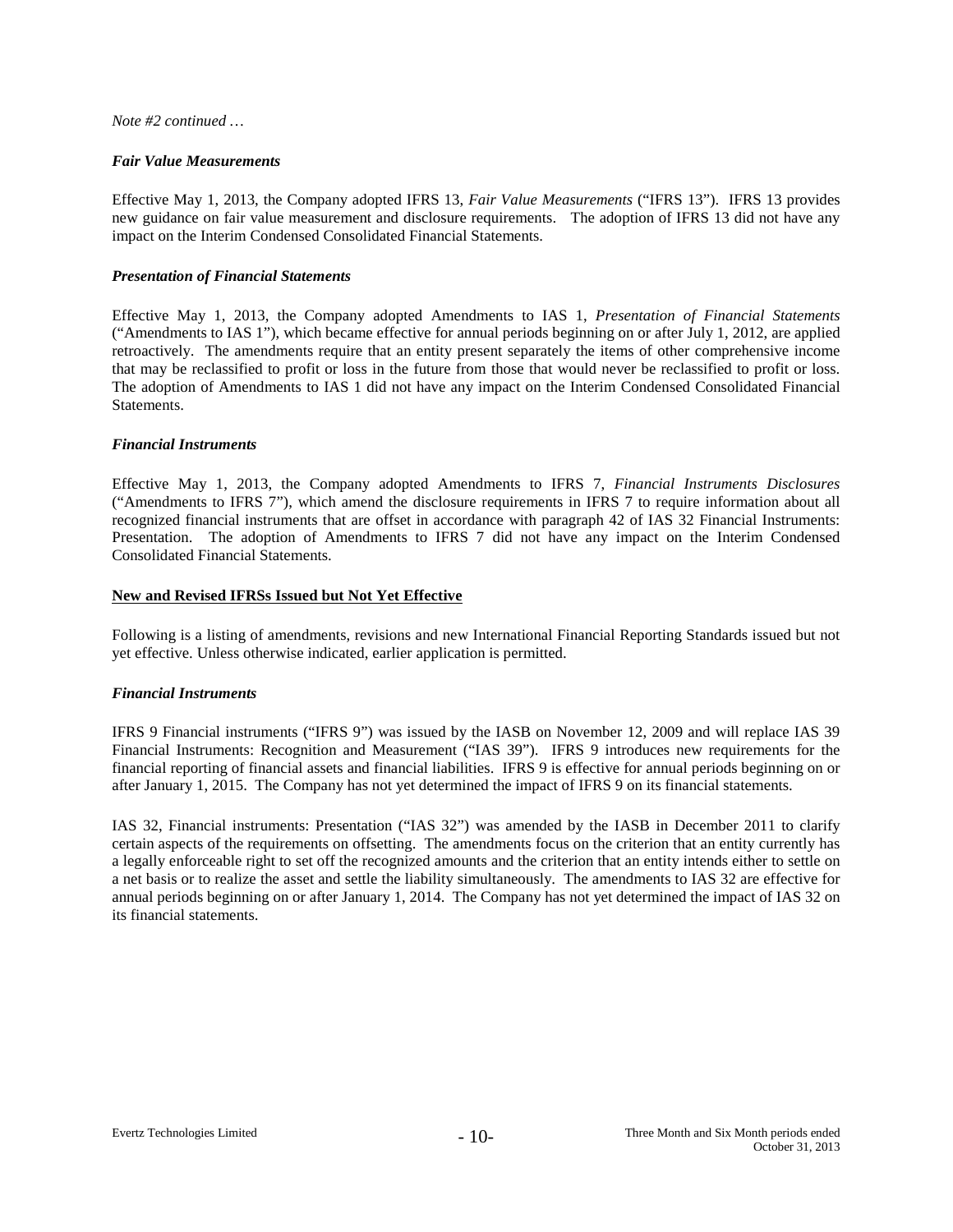#### **3. BUSINESS ACQUISITIONS**

On December 13, 2012 the Company completed the investment of 80% in the share capital of an international technology-based company for cash consideration of \$3,774, net of \$1,391 in cash acquired. The acquisition price includes \$250 in contingent consideration that the Company has valued at 100% of the potential liability. The acquisition was accounted for under the acquisition method and its operating results have been included in these financial statements since the date of acquisition. During fiscal 2013 the Company recognized \$140 of transaction costs in selling, administrative and general expenses relating to the acquisition.

The preliminary allocation of the purchase price is based on management's estimate of the fair value of assets acquired and liabilities assumed. The allocation of the purchase price was as follows:

| Trade and other receivables   | \$<br>1,054 |
|-------------------------------|-------------|
| Inventories                   | 1,742       |
| Income tax receivable         | 345         |
| Trade and other payables      | (546)       |
| Deferred revenue              | (123)       |
| Property, plant and equipment | 2,994       |
| Long term debt                | (440)       |
| Deferred tax liability        | (318)       |
| Goodwill (not tax deductible) | 286         |
| Non-controlling interest      | (1,220)     |
|                               | 3,774       |

The non-controlling interest has been valued at its proportionate share of net assets in the acquired company. Fair value of trade and other receivables was determined by netting \$1,091 in gross receivables with \$37 in receivables deemed uncollectable.

## **4. PROPERTY, PLANT AND EQUIPMENT**

|                                    |    |        | October 31, 2013 |                             |    |                           |    |        | April 30, 2013 |                             |    |                    |  |  |  |
|------------------------------------|----|--------|------------------|-----------------------------|----|---------------------------|----|--------|----------------|-----------------------------|----|--------------------|--|--|--|
|                                    |    | Cost   |                  | Accumulated<br>Amortization |    | Carrying<br><b>Amount</b> |    | Cost   |                | Accumulated<br>Amortization |    | Carrying<br>Amount |  |  |  |
| Office furniture and equipment     | S  | 2,215  | \$               | 1,012                       | \$ | 1,203                     | \$ | 1.726  | \$             | 957                         | \$ | 769                |  |  |  |
| Research and development equipment |    | 21,605 |                  | 10,268                      |    | 11,337                    |    | 18,483 |                | 8,608                       |    | 9,875              |  |  |  |
| Airplanes                          |    | 12,639 |                  | 2.561                       |    | 10.078                    |    | 12,639 |                | 1.956                       |    | 10,683             |  |  |  |
| Machinery and equipment            |    | 44,167 |                  | 30,688                      |    | 13.479                    |    | 42,339 |                | 28,018                      |    | 14,321             |  |  |  |
| Leaseholds                         |    | 4.943  |                  | 3,052                       |    | 1,891                     |    | 4,290  |                | 2,705                       |    | 1,585              |  |  |  |
| Land                               |    | 2,170  |                  | $\overline{\phantom{a}}$    |    | 2,170                     |    | 2,060  |                |                             |    | 2,060              |  |  |  |
| <b>Buildings</b>                   |    | 9.342  |                  | 1.671                       |    | 7,671                     |    | 8.816  |                | 1.472                       |    | 7,344              |  |  |  |
|                                    | \$ | 97.081 | \$               | 49,252                      | S  | 47,829                    |    | 90,353 | \$             | 43.716                      | \$ | 46,637             |  |  |  |

## **5. PROVISIONS**

|                                | Warranty and             | Lease/Retirement |       |
|--------------------------------|--------------------------|------------------|-------|
|                                | Returns                  | Obligations      | Total |
| Balance as at April 30, 2013   | 1.000                    | 104              | 1.104 |
| Additions                      | 500                      | $\overline{4}$   | 541   |
| Foreign exchange differences   | $\overline{\phantom{0}}$ |                  |       |
| Balance as at October 31, 2013 | 1.500                    | 154              | 1.654 |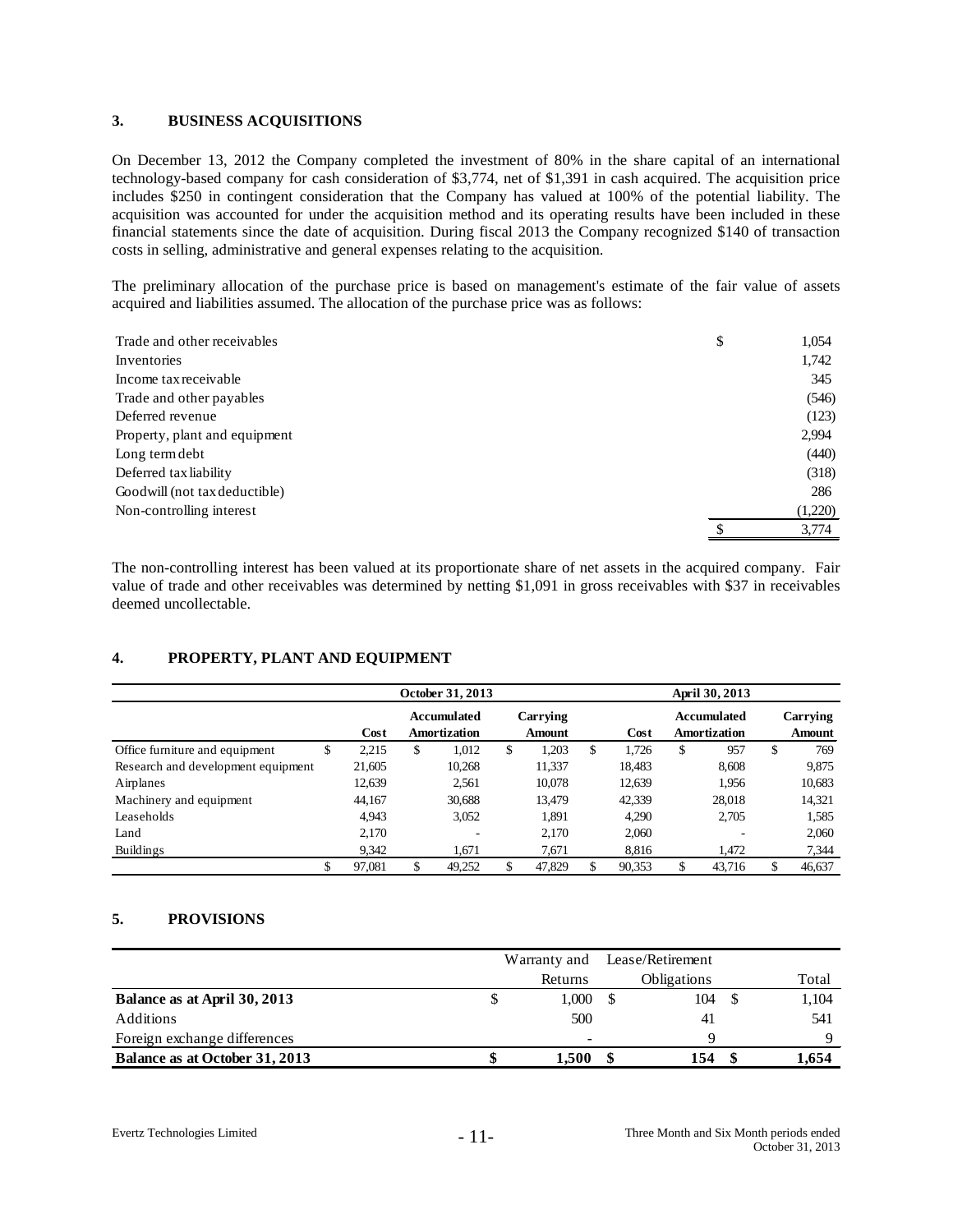# **6. CAPITAL STOCK**

#### Authorized capital stock consists of:

Unlimited number of preferred shares, Unlimited number of common shares

|                                      | Number of            | Amount |
|--------------------------------------|----------------------|--------|
|                                      | <b>Common Shares</b> |        |
| Balance as at April 30, 2013         | 73,632,566           | 81,453 |
| Issued on exercise of stock options  | 395,300              | 4,358  |
| Cancelled pursuant to NCIB           | (3,120)              | (4)    |
| Transferred on stock option exercise |                      | 2,198  |
| Balance as at October 31, 2013       | 74,024,746           | 88,005 |

*Normal Course Issuer Bid*

In August 2013, the Company filed a Normal Course Issuer Bid (NCIB) with the TSX to repurchase, at the Company's discretion, until September 2, 2014 up to 3,700,397 outstanding common shares on the open market or as otherwise permitted, subject to normal terms and limitations of such bids. During fiscal 2014 in combination with a prior NCIB that expired in July 2013, the Company purchased and cancelled 3,120 common shares at a weighted average price of \$14.00 per share under the NCIB.

#### *Dividends Per Share*

During the quarter, \$0.16 in dividends per share was declared.

# **7. SELLING, ADMINISTRATIVE AND GENERAL EXPENSES**

|                                               |   | Three month period ended |          |        | Six month period ended |        |   |        |  |  |
|-----------------------------------------------|---|--------------------------|----------|--------|------------------------|--------|---|--------|--|--|
|                                               |   | October 31,              |          |        | October 31,            |        |   |        |  |  |
|                                               |   | 2013                     |          | 2012   |                        | 2013   |   | 2012   |  |  |
| Selling and administrative                    | S | 13,672                   | <b>S</b> | 13,090 | \$                     | 25,283 | S | 25,459 |  |  |
| Share-based compensation (note 9)             |   | 669                      |          | 729    |                        | 1,385  |   | 1,470  |  |  |
| Depreciation of property, plant and equipment |   |                          |          |        |                        |        |   |        |  |  |
| (non-production)                              |   | 703                      |          | 631    |                        | 1.361  |   | 1,176  |  |  |
| Amortization of intangibles                   |   | 92                       |          | 89     |                        | 181    |   | 251    |  |  |
|                                               | S | 15.136                   |          | 14.539 | S                      | 28.210 |   | 28,356 |  |  |

# **8. STATEMENT OF CASH FLOWS**

#### **Changes in non**–**cash working capital items**

|                                       |                    | Three month period ended<br>Six month period ended |    |              |          |
|---------------------------------------|--------------------|----------------------------------------------------|----|--------------|----------|
|                                       | October 31,        |                                                    |    | October 31,  |          |
|                                       | 2013               | 2012                                               |    | 2013         | 2012     |
| Trade and other receivables           | \$<br>$(9,282)$ \$ | 18,698                                             | \$ | $(8,758)$ \$ | 4,371    |
| Inventories                           | (6,084)            | (1,588)                                            |    | (6,882)      | 1,113    |
| Prepaid expenses                      | 926                | (6)                                                |    | 851          | 587      |
| Trade payable and accrued liabilities | (719)              | 2,392                                              |    | (12, 683)    | (11,361) |
| Deferred revenue                      | 3,123              | 1,122                                              |    | 2,200        | 2,249    |
| Provisions                            | 530                |                                                    |    | 550          | 255      |
|                                       | \$<br>(11.506)     | 20,620                                             | S  | (24.722)     | (2,786)  |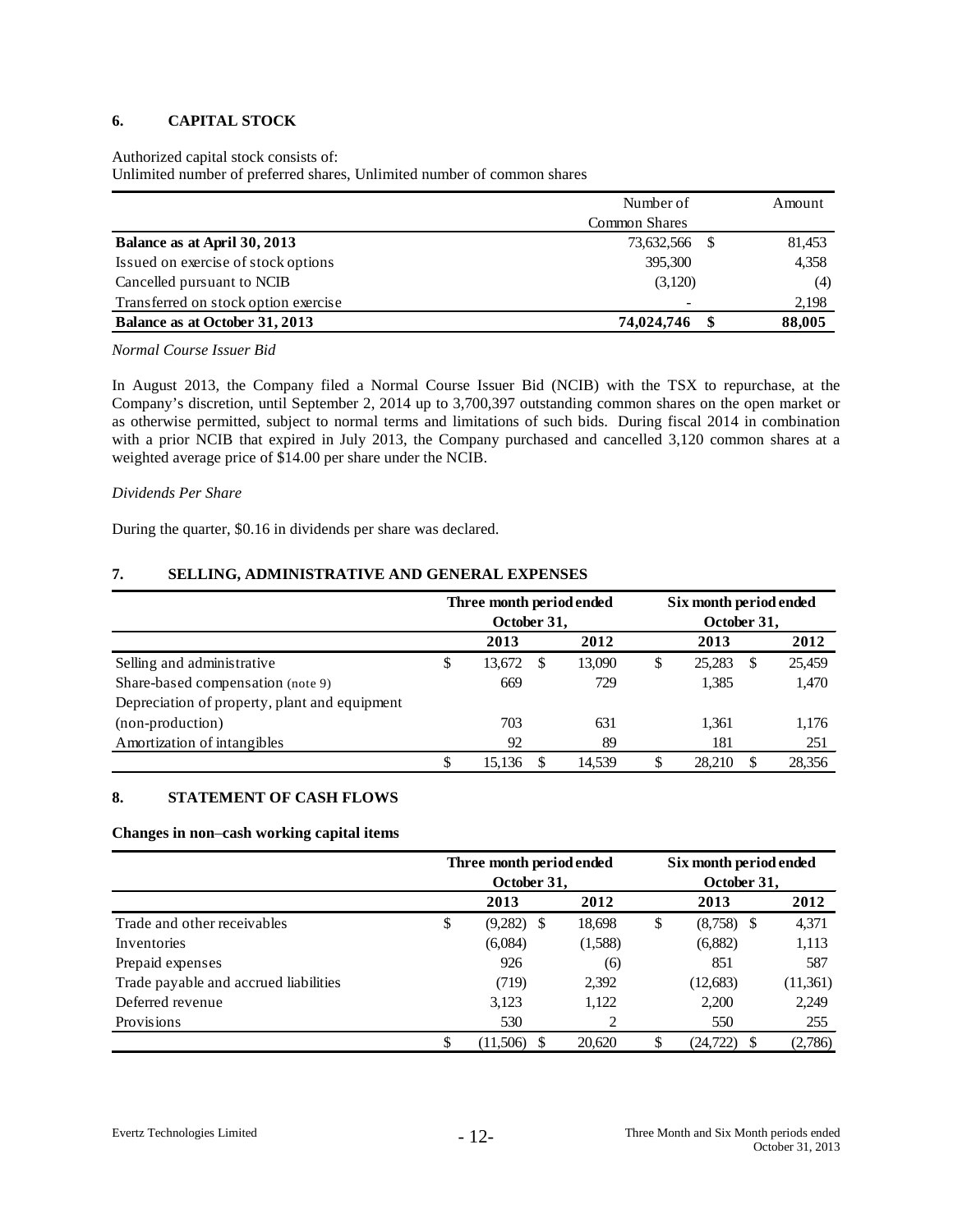# **9. SHARE BASED PAYMENTS**

The Company established, in June 2006, a stock option plan to attract, retain, motivate and compensate employees, officers and eligible directors who are integral to the growth and success of the Company. A number of shares equal to 10% of the Company's outstanding common shares are to be reserved for issuance under the stock option plan.

The Board of Directors administers the stock option plan and will determine the terms of any options granted. The exercise price of an option is to be set by the Board of Directors at the time of grant but shall not be lower than the market price as defined in the option plan at the time of grant. The term of the option cannot exceed 10 years. Stock options currently granted normally fully vest and expire by the end of the fifth year. The terms for all options prior to June 2006 were set by the Board of Directors at the grant date.

The changes in the number of outstanding share options are as follows:

|                                | Number of<br>Options |        | Weighted<br>Average   |
|--------------------------------|----------------------|--------|-----------------------|
|                                |                      |        | <b>Exercise Price</b> |
| Balance as at April 30, 2013   | 4,614,400            | \$     | 13.09                 |
| Granted                        | 93,000               |        | 15.03                 |
| Exercised                      | (395,300)            |        | 11.02                 |
| Forfeited                      | (128,000)            |        | 12.11                 |
| Expired                        | (170,000)            |        | 18.10                 |
| Balance as at October 31, 2013 | 4,014,100            | Ⴛ<br>D | 13.15                 |

Stock options outstanding as at October 31, 2013 are:

| <b>Exercise Price</b> | <b>Weighted Average</b> |       |                |                         | Number of                | <b>Weighted Average</b>  | Number of                  |  | <b>Weighted Average</b> |
|-----------------------|-------------------------|-------|----------------|-------------------------|--------------------------|--------------------------|----------------------------|--|-------------------------|
|                       | <b>Exercise Price</b>   |       | Outstanding    | Remaining               | <b>Options</b>           | <b>Exercise Price of</b> |                            |  |                         |
|                       |                         |       | <b>Options</b> | <b>Contractual Life</b> | <b>Exercisable</b>       |                          | <b>Exercisable Options</b> |  |                         |
| $$9.93 - $11.17$      | \$                      | 10.67 | 74,000         | 0.3                     | 49,000                   | \$                       | 10.74                      |  |                         |
| $$11.88 - $13.14$     | \$                      | 12.02 | 2,351,000      | 2.7                     | 6.000                    | \$                       | 13.14                      |  |                         |
| $$13.84 - $15.64$     | \$                      | 14.34 | 1,156,600      | 2.8                     | 315,200                  | \$                       | 14.61                      |  |                         |
| $$16.21 - $19.34$     | \$                      | 16.57 | 432,500        | 4.0                     | $\overline{\phantom{a}}$ |                          | $\overline{\phantom{a}}$   |  |                         |
| Totals                |                         | 13.15 | 4.014.100      | 2.2                     | 370,200                  | \$                       | 14.07                      |  |                         |

## **Compensation expense**

The share–based compensation expense that has been charged against earnings over the six and three month period is  $$1,385$  (2012 –  $$1,470$ ) and  $$669$  (2012 -  $$729$ ). Compensation expense on grants during the period was calculated using the Black–Scholes option pricing model with the following weighted average assumptions:

|                                                   | Six month period ended  | Six month period ended |
|---------------------------------------------------|-------------------------|------------------------|
|                                                   | <b>October 31, 2013</b> | October 31, 2012       |
| Risk-free interest rate                           | 1.68%                   | 1.26%                  |
| Dividend yield                                    | 4.26%                   | 4.03%                  |
| Expected life                                     | 5 years                 | 5 years                |
| Expected volatility                               | 40%                     | 44%                    |
| Weighted average grant-date fair value:           |                         |                        |
| Where the exercise price equaled the market price | \$3.72                  | \$3.83                 |

Expected volatility is based on historical share price volatility over the past 5 years of the company. Share-based compensation expense was calculated using a weighted average forfeiture rate of 18% (2012 – 18%).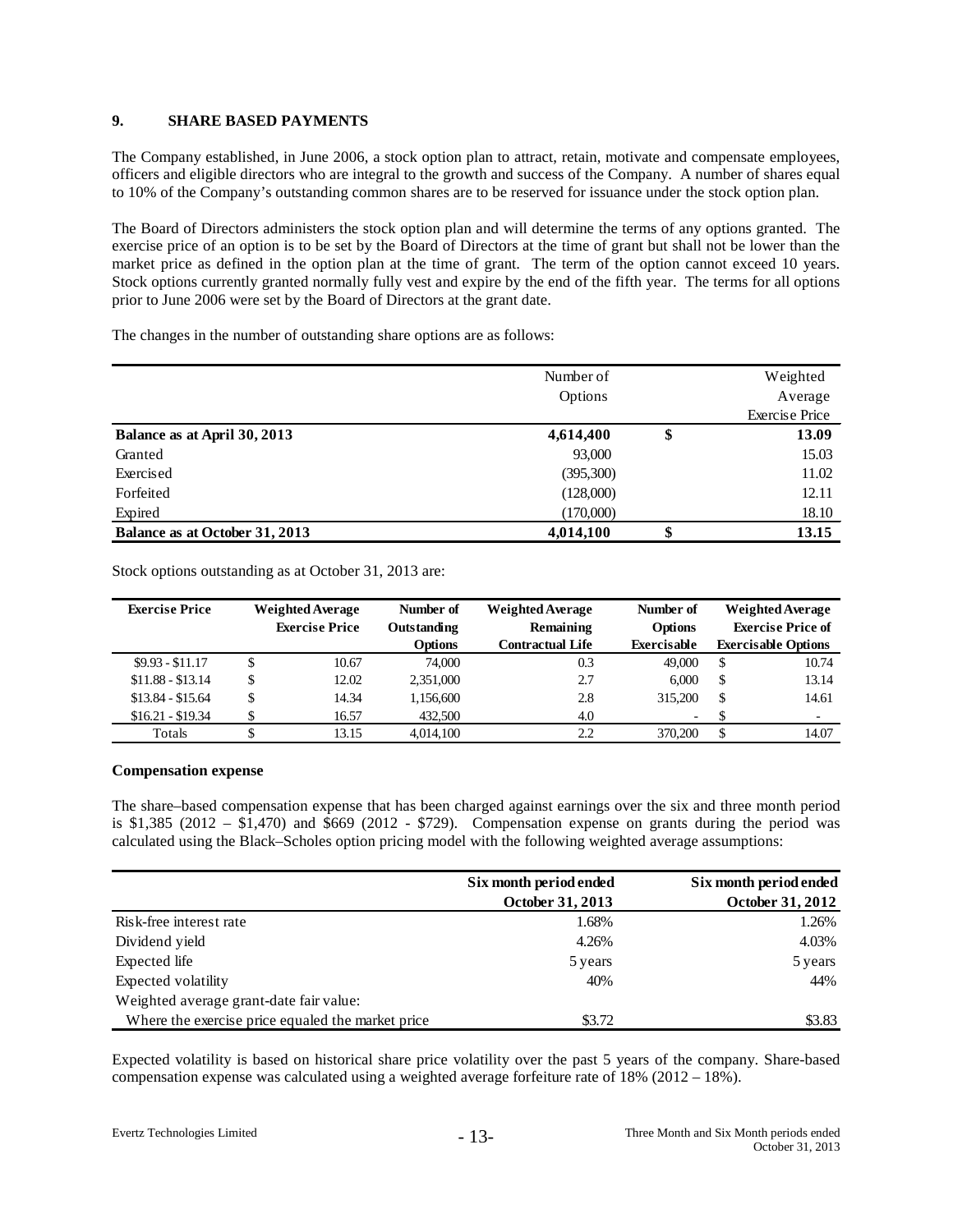# **10. SEGMENTED INFORMATION**

The Company reviewed its operations and determined that it operates a single reportable segment, the television broadcast equipment market. The single reportable operating segment derives its revenues from the sale of hardware and software solutions including related services, training and commissioning.

|                      | Three month period ended<br>October 31, |        |  |        |   | Six month period ended<br>October 31, |    |         |  |
|----------------------|-----------------------------------------|--------|--|--------|---|---------------------------------------|----|---------|--|
| Revenue              |                                         | 2013   |  | 2012   |   | 2013                                  |    | 2012    |  |
| <b>United States</b> | \$                                      | 33,596 |  | 37,872 | S | 62.645                                | \$ | 89,787  |  |
| International        |                                         | 43,102 |  | 36,426 |   | 71.033                                |    | 72,997  |  |
| Canada               |                                         | 4.546  |  | 8.860  |   | 11.424                                |    | 16,335  |  |
|                      | \$                                      | 81.244 |  | 83.158 |   | 145.102                               |    | 179.119 |  |

|                      |                               |           |   | October 31, 2013  |        |                          | April 30, 2013                |           |    |          |    |                   |
|----------------------|-------------------------------|-----------|---|-------------------|--------|--------------------------|-------------------------------|-----------|----|----------|----|-------------------|
|                      | Property,<br><b>Plant</b> and |           |   | <b>Intangible</b> |        |                          | Property,<br><b>Plant</b> and |           |    |          |    | <b>Intangible</b> |
|                      |                               | Equipment |   | Goodwill          |        | <b>Assets</b>            |                               | Equipment |    | Goodwill |    | <b>Assets</b>     |
| <b>United States</b> | \$                            | 11,556    | S | 298               | ¢<br>⊅ | $\overline{\phantom{a}}$ |                               | 12,367    | \$ | 288      | \$ |                   |
| International        |                               | 10,936    |   | 17.637            |        | 408                      |                               | 10,481    |    | 17.436   |    | 558               |
| Canada               |                               | 25,337    |   | -                 |        |                          |                               | 23,789    |    |          |    | -                 |
|                      | \$                            | 47.829    |   | 17.935            | J      | 408                      |                               | 46.637    | D  | 17.724   | \$ | 558               |

# **11. RELATED PARTY TRANSACTIONS**

Balances and transactions between the Company and its subsidiaries, which are related parties of the Company, have been eliminated on consolidation and are not disclosed in this note. Details of transactions between the Company and other related parties are disclosed below.

#### *Related Party Transactions*

Two shareholders each indirectly hold a 10% interest in the Company's leased premises in Ontario. This lease expires in 2019 with a total of \$4,569 committed over the remaining term. During the six and three month period, rent paid for the leased principal premises amounted to  $$410 (2012 - $410)$  and  $$205 (2012 - $205)$  with no outstanding amounts due as at October 31, 2013.

The Company also leases property where two shareholders indirectly own 100% interest. This lease expires in 2016 with a total of \$738 committed over the remaining term. During the six and three month period, rent paid was \$123 (2012 – \$123) and \$62 (2012 - \$62) with no outstanding amounts due as at October 31, 2013.

On December 1, 2008 the Company entered into an agreement with two shareholders who each indirectly hold a 20% interest in the Company's leased premises in Ontario. This lease expires in 2018 with a total of \$4,091 committed over the remaining term. During the six and three month period, rent paid for the leased principal premises amounted to \$378 (2012 - \$360) and \$189 (2012 - \$180) with no outstanding amounts due as at October 31, 2013.

On December 15, 2008 the Company entered into a lease agreement with a director who indirectly owns 100% interest. The lease expires in 2013 with a total of \$23 committed over the remaining term. During the six and three month period, rent paid was \$68 (2012 - \$68) and \$34 (2012 - \$34) with no outstanding amounts due as at October 31, 2013.

On May 1, 2009 the Company entered into an agreement with two shareholders who each indirectly hold a 35% interest. This lease expires in 2019 with a total of \$2,551 committed over the remaining term. During the six and three month period, rent paid was \$220 (2012 - \$209) and \$110 (2012 - \$104) with no outstanding amounts due as at October 31, 2013.